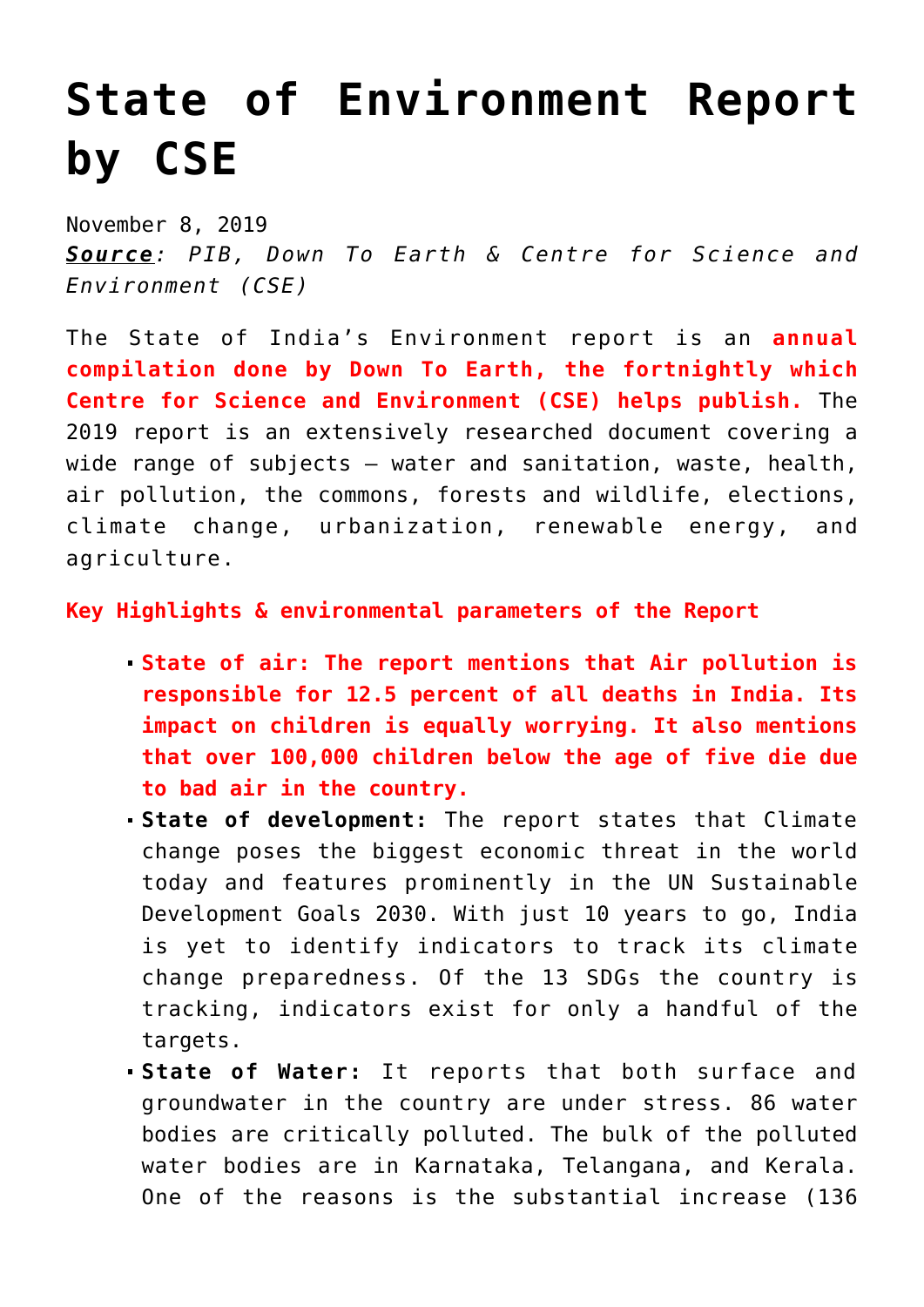percent) in the number of grossly polluting industries between 2011 and 2018. Groundwater is also reeling under overexploitation, which is running 94.5 percent of all minor irrigation schemes in the country. There has been an unsustainable increase in the number of deep tube wells that have gone up by 80 percent between 2006-07 and 2013-14.

- **State of land and agriculture:** It mentions that the input costs for major crops are rising, the average farmland size is shrinking. Even the share of the insured cropped area stands at a dismal 26 percent.
- **State of Health:** According to the report India's rural health infrastructure is ailing. There is a **35 percent shortfall in the number of 24×7 public health centres**, where 26 percent of the positions for medical officers are lying vacant. In fact, **Kerala does not have a single 24×7 public health centre.** It also reports that the **number of new doctors qualifying every year in the country has decreased by 60 percent between 2013 and 2017**.
- **State of cities:** As per the report by 2050, India is projected to add 416 million urban dwellers to the world's urban population and will be home to about 58 percent of the total global population. India has 2,613 towns with slums. Of them, **57 percent are in Tamil Nadu, Madhya Pradesh, Uttar Pradesh, Karnataka, and Maharashtra.**
- **State of waste:** The report mentions that 79 major protests against unsanitary landfills and dump yards have been recorded in 22 states in the past three years. **Maharashtra, which registered 16 major protests, leaves 43 percent of its waste unprocessed**. While India claims to process 96 percent of its biomedical waste, eight states and UTs have defaulting hospitals. **The country has also recorded a 56 percent increase in the number of hazardous-waste generating industries between 2009 and 2016-17.** At the same time, most of these industries are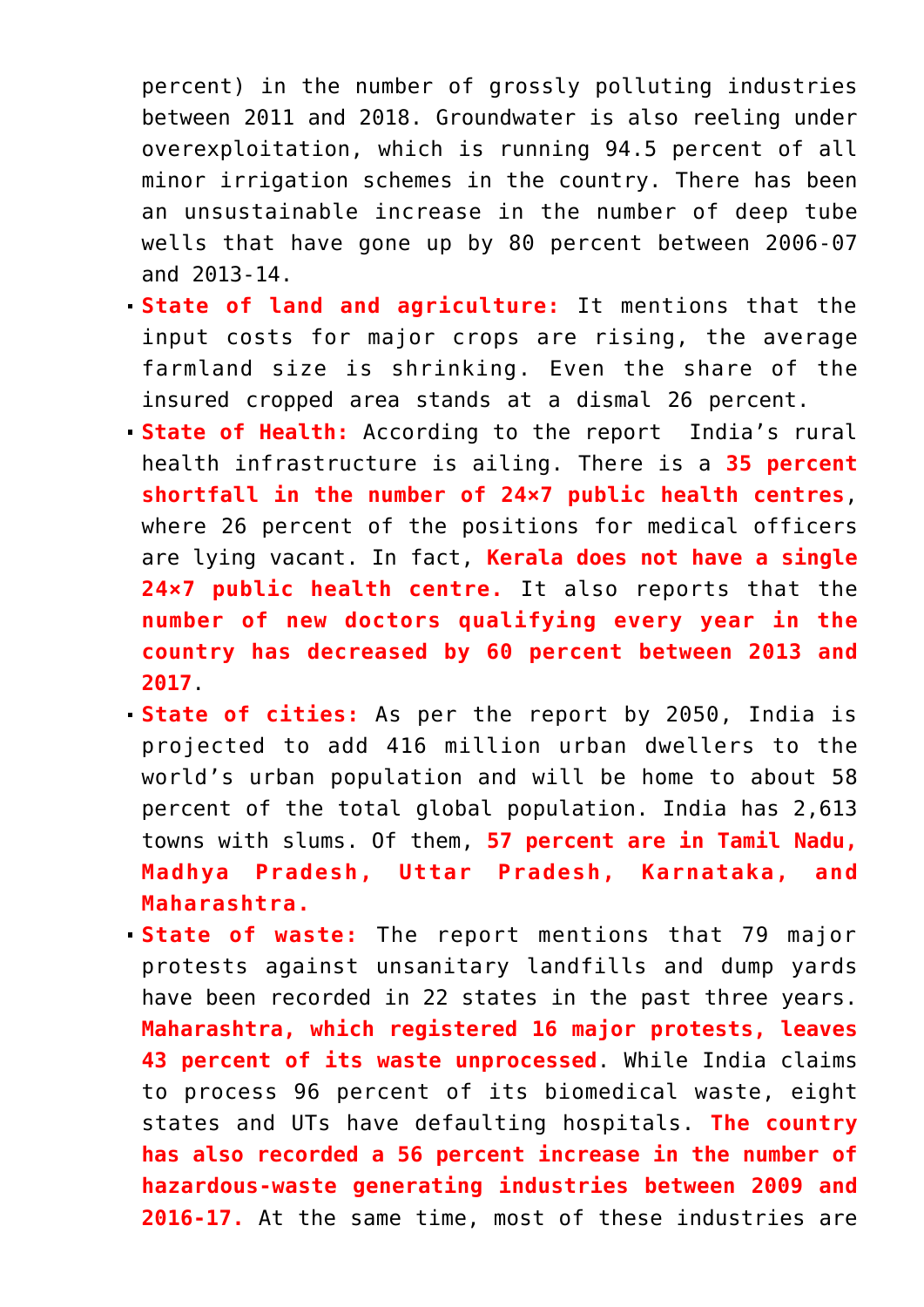not properly maintaining their waste inventory, as mandated by the law.

- **State of energy:** As per the report India's natural gas and hydro-based power plants are in shambles. Gas-based plants are running at 24 percent of their capacity due to the a**cute shortage of domestic natural gas**. Hydropower projects, on the other hand, are running at just 19 percent of their capacity and their share in total installed capacity has consistently declined since 1962. The country's progress in renewable energy in 2018-19 has also been dismal. In wind, the country met only 6.3 percent of the target this year. In solar, it met 5.86 percent.
- **State of the climate:** according to the report there has been a **22 percent increase in India's greenhouse gas (GHG) emissions between 2010 and 2014.** This has been fuelled by the **energy sector, which is responsible for 73 percent of the total GHG emissions.** In 2018, 11 states recorded major extreme weather events that claimed 1,425 lives.
- **State of forests:** The report also mentions that India has recently shifted to a powerful forest fire monitoring and alert system, SNPP-VIIRS, which can capture forest fires with better accuracy and precision. In April 2019, the new technology recorded 69,523 forest fires, which was 9.5 times more than that recorded by the earlier technology.
- **State of wildlife:** As per this report 37 species were poached or seized in 2018. Of these, 13, including lion, marked an increase over the last year; 161 wild animals were also killed due to road and train accidents
- **State of employment:** It mentions thatIndia has witnessed a 1.9 times increase in the unemployment rate in the past two years. This has especially affected the youth and the educated. The unemployment rate among people with at least a graduate degree was 13.17 percent in September-December 2018, up from 10.39 percent in